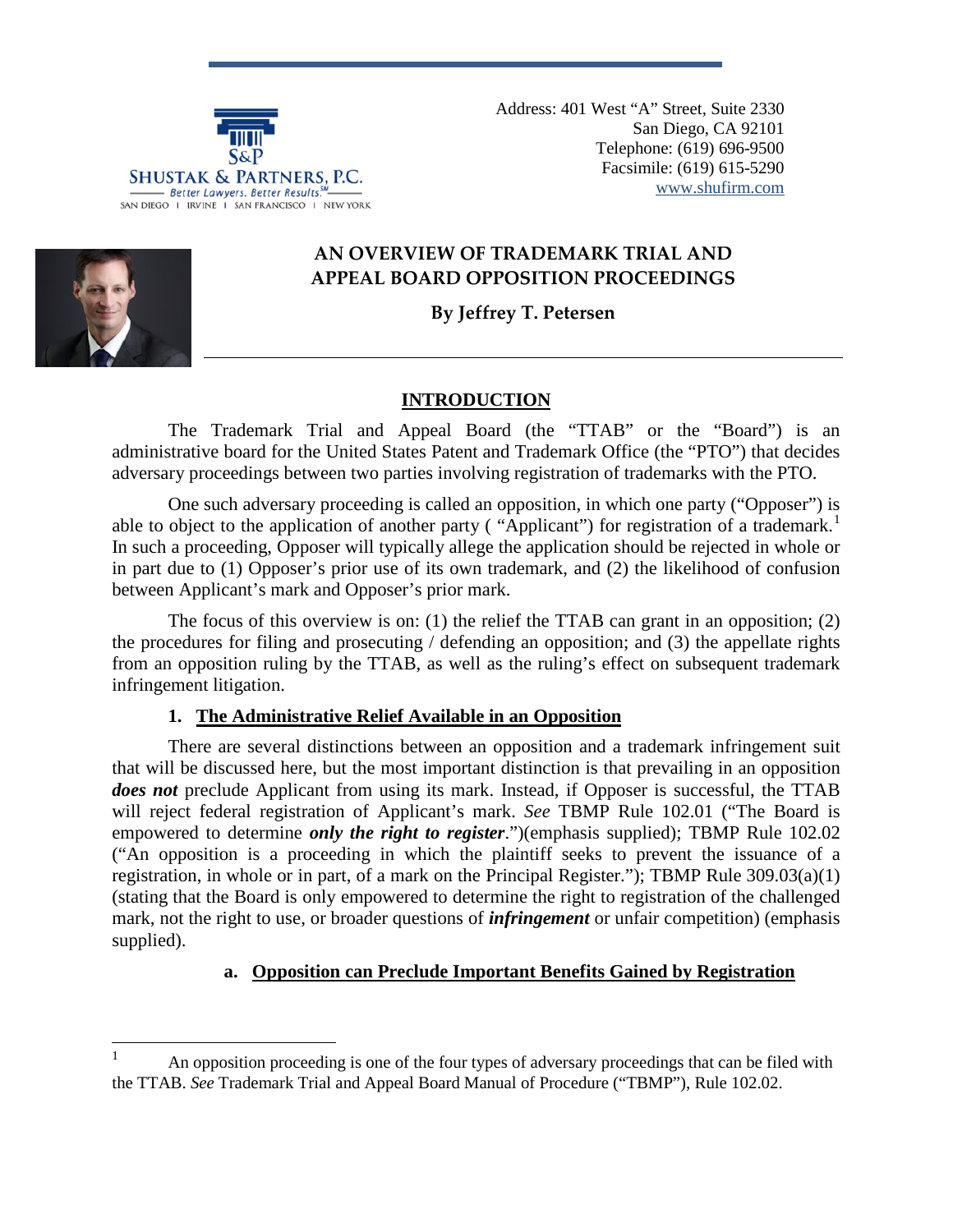Although the Board's decision cannot preclude Applicant from using its mark, the refusal to register the mark has several important consequences. Without registration, Applicant will be without the following benefits provided to registered marks under the Lanham Act:

- 1. A fixed nationwide "priority date" for first use of a mark as evidenced in the application file.  $(15 \text{ U.S.C.} \& 1057(c))$ .
- 2. Prima facie evidence of the mark's validity, registration and the registrant's exclusive right to use the mark in commerce for the goods / services listed in the registration. (15 U.S.C. § 1057(b).)
- 3. The provision of constructive notice of Applicant's ownership of the mark. (15 U.S.C. § 1072.)
- 4. The imposition of statutory damages in the case of a counterfeit mark, *i.e.*, an award of damages without requiring an evidentiary showing of monetary damage caused by infringement. (15 U.S.C. § 1117(c); 15 U.S.C. § 1116(d)(B)(1).)
- 5. The mark may become incontestable after five years of continuous use following its registration. (15 U.S.C. § 1065.)
- 6. The right to prevent importation of articles with an infringing mark. (15 U.S.C. § 1124.)

## **b. The Scope of the TTAB's Determination**

Another item of distinction in an opposition proceeding is that the scope of the TTAB's determination is constrained by the goods and services listed in the challenged application. TBMP Rule 309.03(a)(1). Therefore, the TTAB looks only to the application to determine the breadth of goods or services offered by Applicant. *Cunningham v. Laser Golf Corp.*, 222 F.3d 943, 948, 55 U.S.P.Q.2d 1842 (Fed. Cir. 2000). If Applicant provides additional goods or services not contained within the metes and bounds of the application, those will be irrelevant to the TTAB's determination.

If Opposer also has a registration or pending application, the TTAB will analyze the similarity between the parties' goods or services as defined by the parameters of the parties' respective applications or registration. Any goods or services not contained within Opposer's registration or application will be deemed irrelevant, although there is case law supporting the position that if Opposer specifically pleads such unregistered goods or services give rise to a likelihood of confusion, they will be considered by the Board. *See Odom's Tenn. Pride Sausage v. FF Acquisition, LLC*, 600 F. 3d 1343, 1346 (Fed. Cir. 2010).

In summary, then, although Opposer can cite to all goods or services provided under its mark, if pleaded properly, to challenge the application, the TTAB will only examine the goods or services listed in Applicant's application to make its likelihood of confusion determination.

#### **2. Procedures for Filing and Prosecuting an Opposition**

For some beginning context, as with the scope of relief that can be granted, there are also important differences in the way an opposition and a trademark infringement lawsuit are processed. Once filed, the opposition will be overseen by an examining attorney, who will handle the day-to-day administrative duties, including ruling on discovery and other matters. The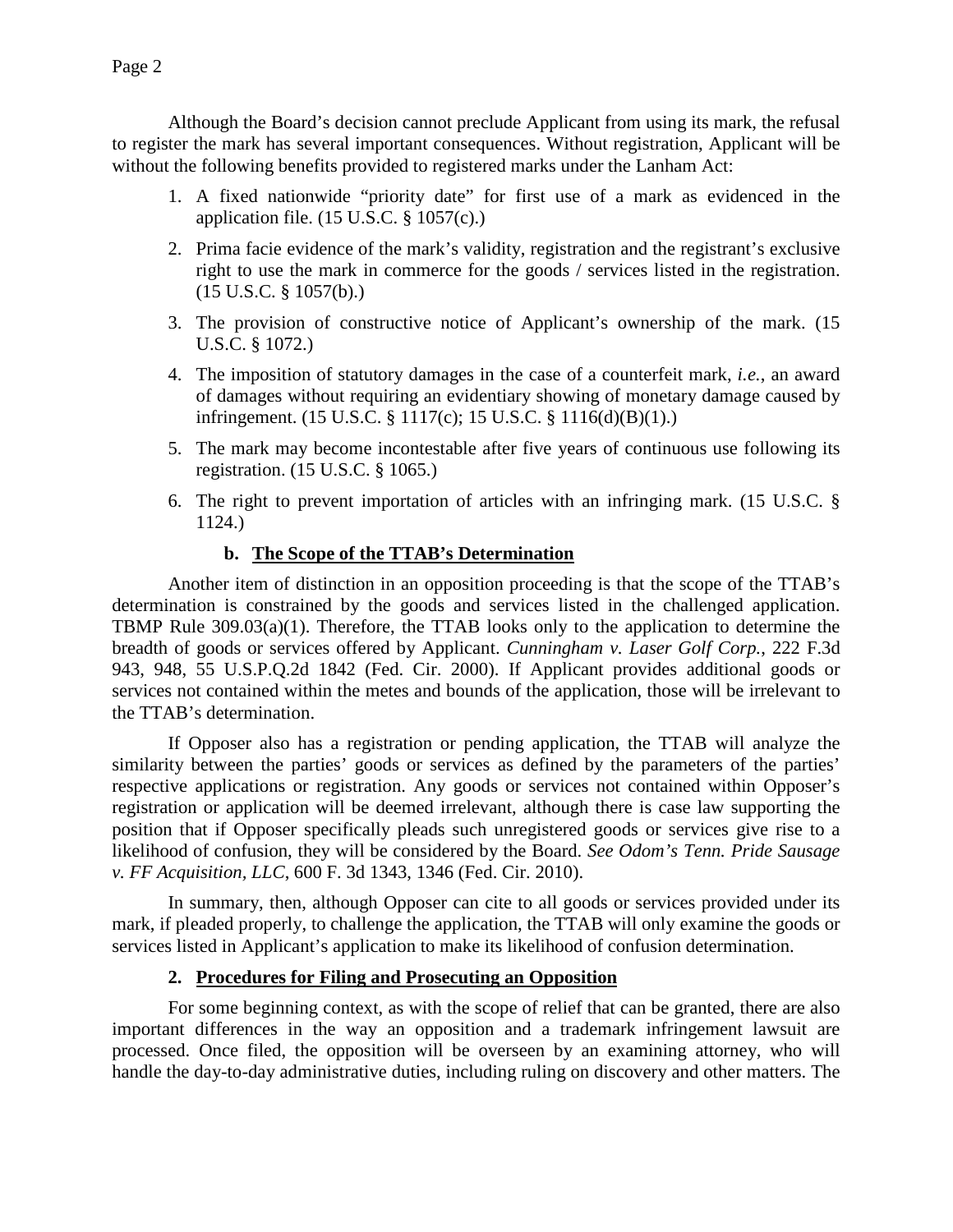actual ruling on the opposition, however, will be rendered by a three-member panel of administrative judges. $^{2}$  $^{2}$  $^{2}$ 

Another important difference is that live testimony is not given in a trial setting. Instead, Opposer gets an opening testimony period to conduct testimonial depositions for its case, Applicant then gets a response testimony period and finally, Opposer gets a rebuttal testimony period. The parties then submit the relevant testimonial deposition transcripts and documentary exhibits, along with "trial briefs" to the panel for review. It is in effect a trial on the briefs citing to important testimony and documentary evidence. A party can also request oral argument before the panel after all briefs have been submitted. Once the panel has received all materials and heard any oral argument, a written decision will be submitted by the panel, generally in about four months.

A final important note is that the TBMP is the chief source of rules and procedures governing the opposition proceeding. It can be accessed on the PTO website at [http://www.uspto.gov/trademarks/process/appeal/Preface\\_TBMP.jsp.](http://www.uspto.gov/trademarks/process/appeal/Preface_TBMP.jsp)<sup>[3](#page-2-1)</sup>

## **a. Filing to Start the Opposition and Applicant's Answer**

The statutory basis for an opposition on likelihood of confusion grounds is section 2(d) of the Lanham Act, which provides that registration of a mark must be refused if that mark:

"so resembles a mark registered in the Patent and Trademark Office, or a mark or trade name previously used in the United States by another and not abandoned, as to be likely, when used on or in connection with the goods of the applicant, to cause confusion, or to cause mistake, or to deceive."  $(15 \text{ U.S.C.} \text{ § } 1052(d))$ <sup>[4](#page-2-2)</sup>

An opposition commences with the filing of a Notice of Opposition. This pleading must be filed within thirty days of Applicant's mark being published for opposition by the PTO. TBMP Rule 303.01; 15 U.S.C. § 1063(a). The deadline for filing the opposition is statutory and cannot be waived; therefore, if not filed within the 30-day deadline or a Board-ordered extension of same, the opposition will be rejected as untimely. TBMP Rule 306.04.<sup>[5](#page-2-3)</sup>

The notice of opposition must contain the following substantive allegations: (1) an allegation of standing; and (2) a short and plain statement of the grounds for opposing registration of the challenged mark. TBMP Rule 309.03(a)(2).

In order to have standing to file an opposition, Opposer must believe it would be damaged by registration of Applicant's mark. This is a low standard satisfied by pleading, and subsequently providing sufficient proof of, a "real interest" in the proceeding. *See Lipton Industries, Inc. v. Ralston Purina Co.*, 670 F.2d 1024, 1028-29, 213 U.S.P.Q. 183, 185 (C.C.P.A.

<span id="page-2-1"></span><span id="page-2-0"></span><sup>&</sup>lt;sup>2</sup> There are currently 23 total TTAB administrative law judges.<br><sup>3</sup> Although the PTO states the TBMP does not modify existing statutes or rules and is not binding upon the TTAB or the PTO, the TBMP is comprised of relevant provisions in the Lanham Act, Title 37 of the Code of Federal Regulations Part 2, the Federal Rules of Civil Procedure (the "FRCP") and decisional law on trademarks, so the chances of deviations between the TBMP and any governing law are slim.

<span id="page-2-2"></span><sup>4</sup> Other grounds for opposing registration of a mark are listed in TBMP Rule 309.03(c) and include that the mark is merely descriptive or that the mark would dilute Opposer's famous mark.

<span id="page-2-3"></span>In such a case, the would-be Opposer is not wholly without a remedy; it could file a cancellation proceeding to cancel the mark after it has been registered. 15 U.S.C. § 1067.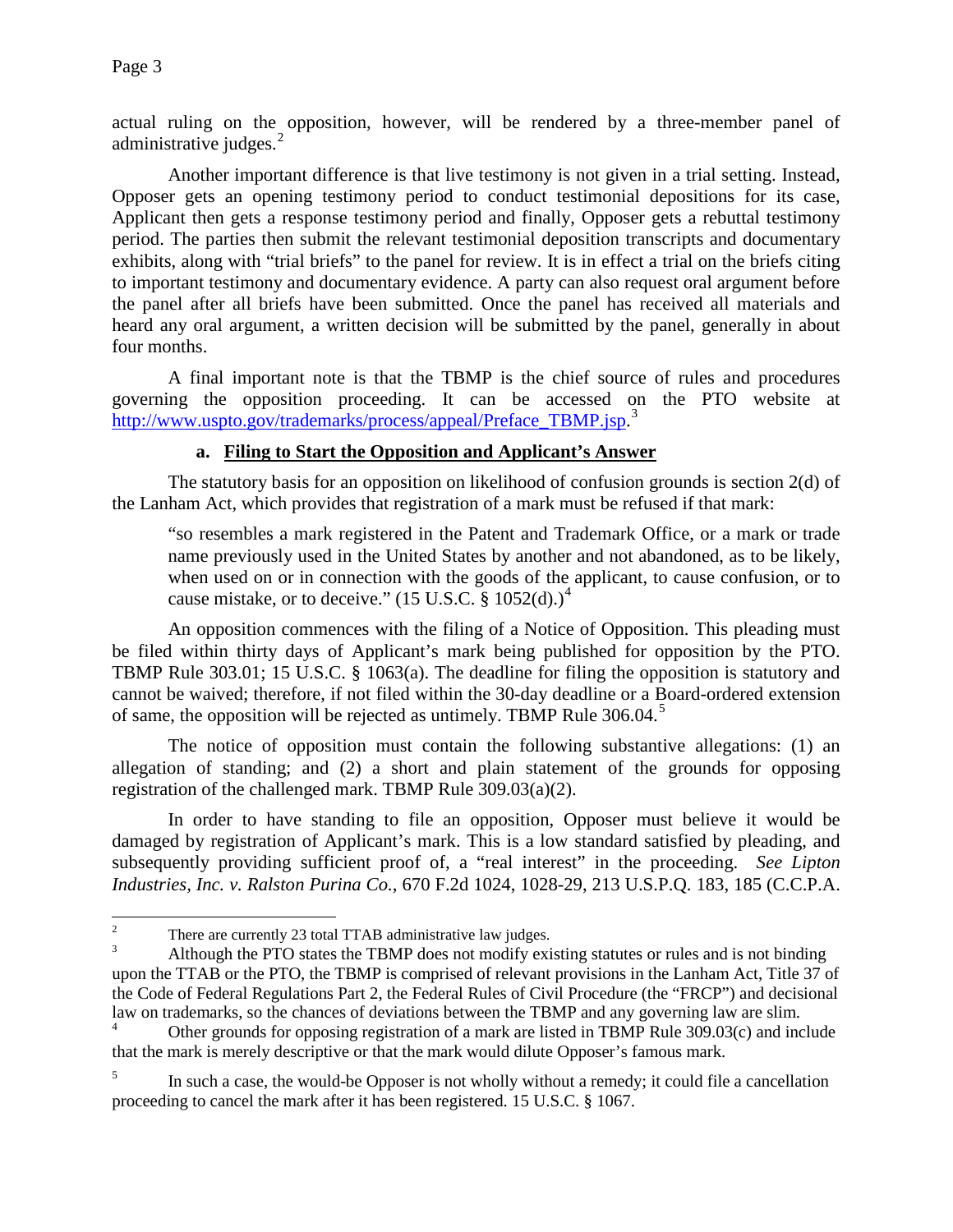1982); TBMP Rule 309.03(b) (a likelihood of confusion claim that is not wholly without merit is sufficient to confer standing). A "real interest" is demonstrated by showing a real commercial interest by Opposer in its own mark and by providing a reasonable basis for its belief it would be damaged by the registration of Applicant's mark. *Id.*

Second, Opposer must plead the grounds for its opposition, which in the scenario addressed here include: (1) its prior commercial use of a mark and (2) Applicant's mark is confusingly similar to that prior mark. TBMP Rule 309.03(c). To plead priority, Opposer must allege facts showing proprietary rights in its mark that are prior to the filing of Applicant's application. *Id.*; *Herbko International, Inc. v. Kappa Books, Inc.*, 308 F.3d 1156, 1162, 64 U.S.P.Q.2d 1375, 1378 (Fed. Cir. 2002) (prior use of opposer's mark in commerce sufficient to confer priority in opposition proceeding). The pleading standard for alleging likelihood of confusion is not rigorous in an opposition. The TBMP expressly provides that likelihood of confusion can be pled either directly or "hypothetically" – which essentially means Opposer can plead in conclusory fashion that the marks are similar enough that registration of Applicant's mark will lead to confusion. TBMP Rule  $309.03(c)$ .<sup>[6](#page-3-0)</sup>

After Opposer files and serves<sup>[7](#page-3-1)</sup> the Notice of Opposition, the TTAB will prepare an institution order notifying Applicant of the filing. The order will include the time for Applicant to file its answer, which is no less than thirty days from the date of the notification. TBMP Rule 310.03(a); 37 C.F.R. § 2.105. Applicant must set forth all its affirmative defenses in its answer or seek to amend the answer in a timely fashion, as defenses which are not alleged are deemed waived by the TTAB. TBMP Rule 311.02.

The institution order sets forth a variety of other dates for the proceeding: the deadline for the discovery conference, initial and expert disclosures, the opening and closing dates for the discovery period and the dates for pretrial disclosures. TBMP Rule 310.01; 37 C.F.R. § 2.120(a).

## **b. Likelihood of Confusion Factors in an Opposition**

Before delving into the discovery procedures for an opposition, listed below are the likelihood of confusion factors the TTAB considers, and that will be explored by the parties during discovery. The factors are similar to those for a civil trademark infringement lawsuit. The TTAB can review each of the factors below for its analysis, or it can make its determination based on any subset of factors it finds determinative:

- 1. The similarity or dissimilarity of the marks in their entireties as to appearance, sound, connotation, and commercial impression.
- 2. The similarity or dissimilarity and nature of the goods described in an application or registration or in connection with which a prior mark is in use.
- 3. The similarity or dissimilarity of established, likely-to-continue trade channels.
- 4. The conditions under which and to whom sales are made, *i.e.*, "impulse" vs. careful, sophisticated purchasing.
- 5. The fame of the prior mark.

<span id="page-3-0"></span>TBMP Rule 309.03(c) also lists over twenty examples of grounds for seeking to oppose or cancel an Applicant's mark.

<span id="page-3-1"></span><sup>7</sup> TBMP Rule 309.02(c)(1) addresses service of the Notice of Opposition on Applicant, which is to be served per the requirements of 37 C.F.R. § 2.119.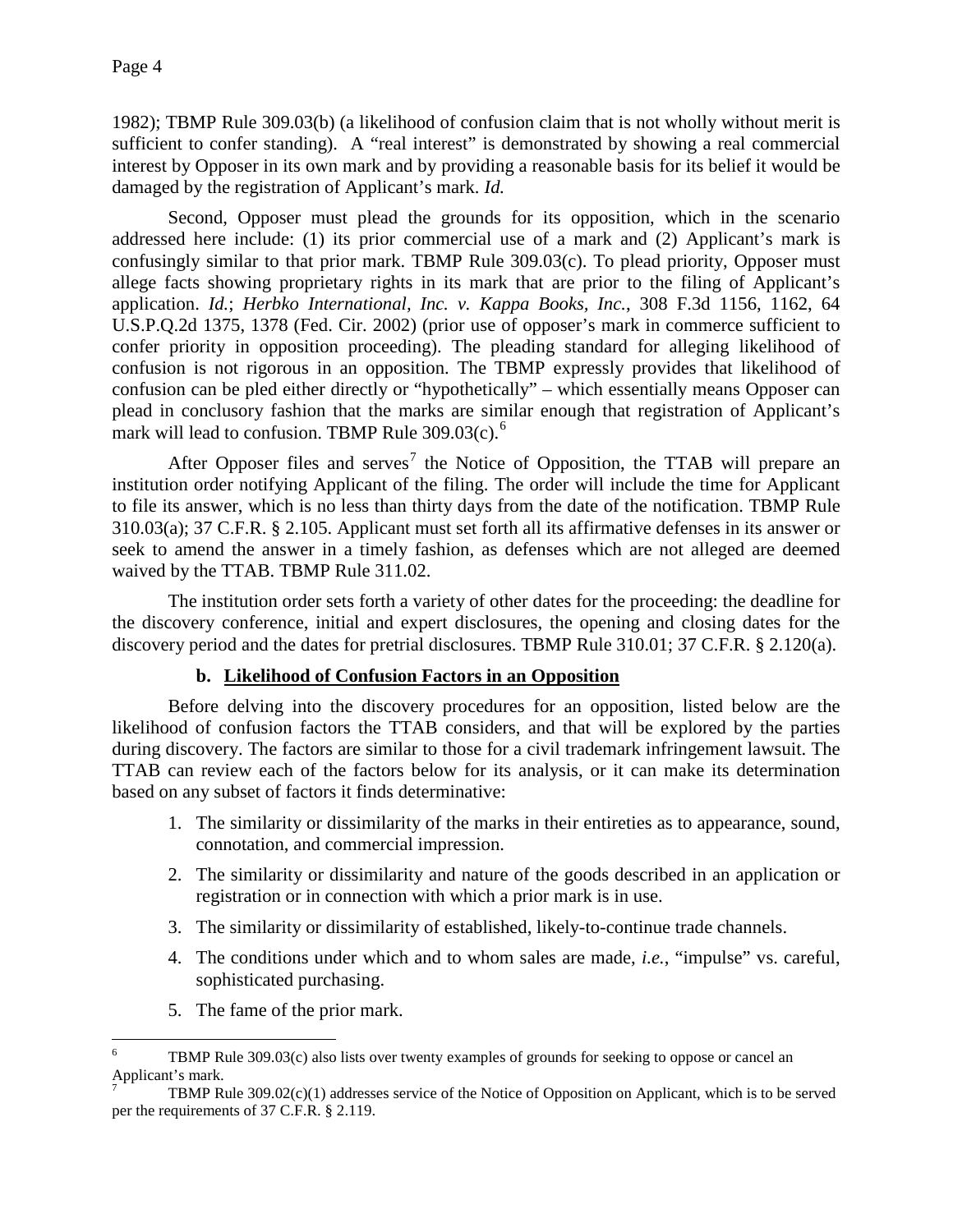- 6. The number and nature of similar marks in use on similar goods.
- 7. The nature and extent of any actual confusion.
- 8. The length of time during and the conditions under which there has been concurrent use without evidence of actual confusion.
- 9. The variety of goods on which a mark is or is not used.
- 10. The market interface between the applicant and the owner of a prior mark.
- 11. The extent to which applicant has a right to exclude others from use of its mark on its goods.
- 12. The extent of potential confusion.
- 13. Any other established fact probative of the effect of use.

*In re E.I. du Pont Nemours & Co.*, 476 F.2d 1357, 1361 (C.C.P.A. 1973).

#### **c. Written and Oral Discovery; Expert Discovery**

For discovery in an opposition, the Federal Rules of Civil Procedure ("FRCP") apply unless otherwise provided in 37 C.F.R. § 2.120. In general, the discovery regimes in an opposition and in civil litigation are quite similar, with a few distinctions. For example, the discovery conference outlined in TBMP Rule 401.01 tracks a civil litigation conference quite closely, but the parties are not required to file a discovery conference statement with the TTAB as they would with a court in a civil case.

The institution order will provide for a discovery period that is 180 days long unless the parties agree otherwise and attain an order amending the timeline. TBMP Rule 403.01. The parties then exchange initial disclosures no later than thirty days after the opening of the discovery period, identifying relevant witnesses and documents (but not insurance coverage) pursuant to FRCP 26(a). TBMP Rule 401.02.

The scope of discovery is the same as that in a civil action: any relevant matter that is not privileged is discoverable, with limitations on discovery requests that are unreasonably burdensome. TBMP Rules 402.01, 402.02.

Written discovery is generally handled much as it would be in a civil action. Responses to requests for production, interrogatories<sup>[8](#page-4-0)</sup> and requests for admissions are due thirty days after service, with an additional five days provided if served by any form of mail. TBMP Rule 403.03; 37 C.F.R. § 2.120(a). Any written discovery must be served prior to the closing date of discovery. TBMP Rule  $403.02$ ;  $37$  C.F.R. §  $2.120(a)(3)$ . But although discovery responses may be received after the closing date, in practice it is highly advisable to ensure all written discovery is answered during the discovery period so the propounding party can follow up on any discovery responses as necessary. *See* TBMP Rule 403.05(a).

Oral deposition testimony is also governed similarly to a civil action, and may be taken of a party or non-party. TBMP Rules 404.01, 404.02; FRCP 30(a). Oral depositions must be both noticed and taken during the discovery period unless the parties stipulate otherwise or the Board

<span id="page-4-0"></span> <sup>8</sup> Parties are allowed a higher number of interrogatories (75) in an opposition proceeding than in a federal civil action. TBMP Rule 405.03(a).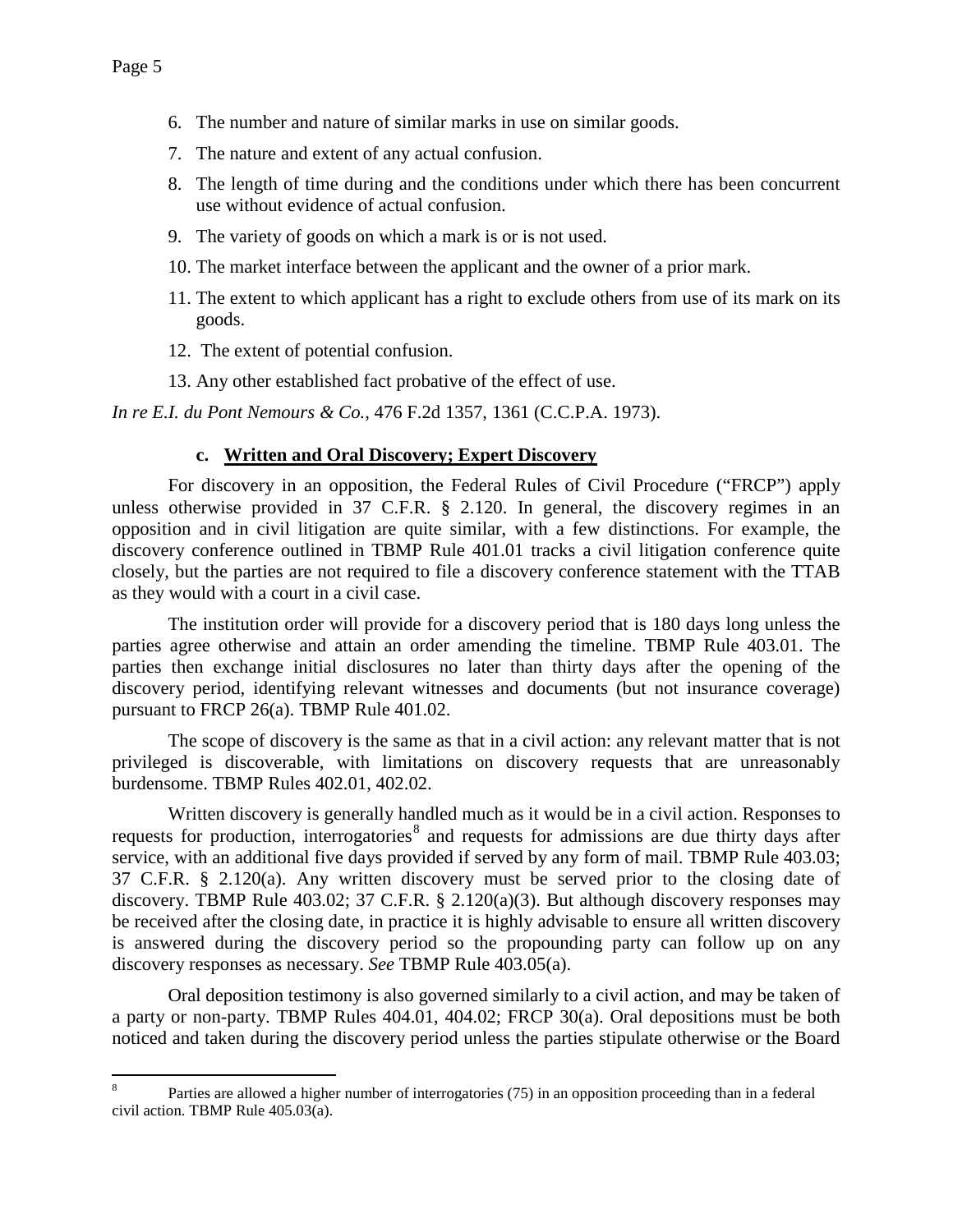enters an order granting an exception. TBMP Rule 403.02. As mentioned previously, certain witnesses will also be deposed after the close of discovery for testimonial depositions during the testimony period. The TBMP outlines the differences between discovery deposition testimony and trial deposition testimony in Rule 404.09.

Finally, expert disclosures are treated just as they would be in a civil case under FRCP 26(a)(2) unless the Board issues an order amending disclosure, discovery or trial dates. Therefore, the expert disclosures are typically due thirty days before the close of discovery. TBMP Rule 401.03; 37 C.F.R. § 2.120(a)(2).

#### **d. The Testimony Period**

The testimony period is where the procedure for an opposition diverges most from a civil trademark infringement action. The chief difference is that the panel of administrative judges are not present for any live testimony. Instead, evidentiary testimony is taken outside the presence of the Board via deposition, with counsel for the parties taking turns with direct, cross and re-direct examinations. TBMP Rule 102.03.

The testimony periods are set by the institution order and proceed as follows: Opposer has thirty days for its opening testimony period, Applicant has thirty days for its response testimony period and Opposer then has fifteen days for its rebuttal testimony period. TBMP Rule 701; 37 C.F.R. § 2.121(c). Opposer's opening testimony period begins sixty days after the close of discovery. Each party must submit a pretrial disclosure fifteen days prior to the beginning of its particular testimony period, and there are thirty days between the close of one testimony period and the opening of the next period. Therefore, the testimony periods after close of discovery will run along the following timeline.

- 1. 45 days after close of discovery; Opposer's pretrial disclosures due;
- 2. 60 days after close of discovery; Opposer's testimony period opens;
- 3. 90 days after close of discovery; Opposer's testimony period ends;
- 4. 105 days after close of discovery; Applicant's pretrial disclosures due;
- 5. 120 days after close of discovery; Applicant's testimony period opens;
- 6. 150 days after close of discovery; Applicant's testimony period ends;
- 7. 165 days after close of discovery; Opposer's rebuttal disclosures due;
- 8. 180 days after close of discovery; Opposer's rebuttal testimony period opens;
- 9. 195 days after close of discovery; Opposer's rebuttal testimony period ends.

*See* 72 Fed. Reg. at 462245.

Pretrial disclosures in an opposition proceeding are governed by FRCP 26(a)(3). TBMP Rule 702.01.<sup>[9](#page-5-0)</sup> The disclosure must list the name, address and telephone number of each witness providing deposition testimony, the relation of that witness to the party, the general topics of testimony and a summary or list of the types of documents upon which the witness will provide testimony. TBMP Rule 702.01; 37 C.F.R. § 2.121(e). In addition to the pretrial disclosure, a

<span id="page-5-0"></span>The one exception to this is the party need not disclose each and every document to be introduced at "trial" as required by the FRCP.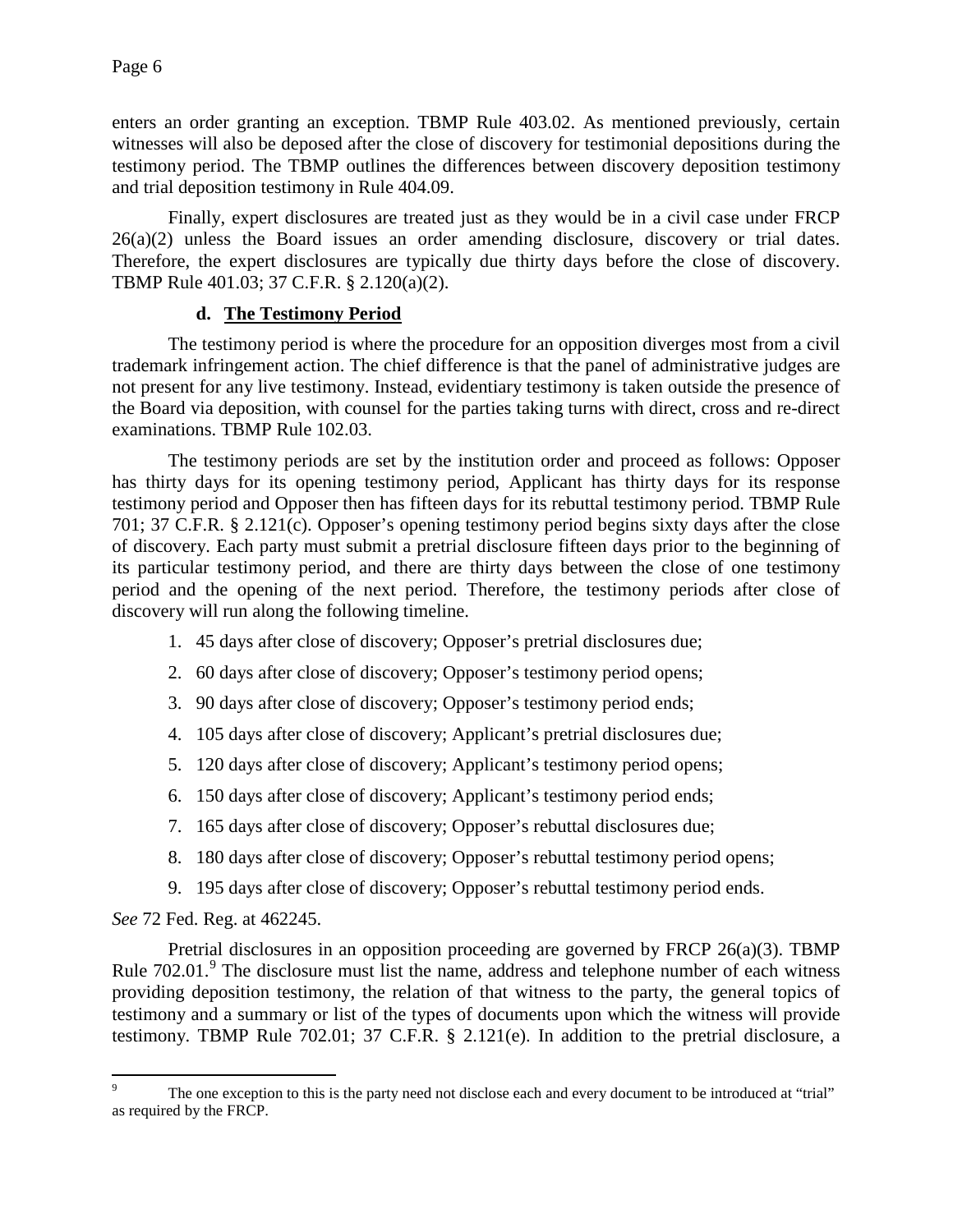party must serve a proper Notice of Examination for taking a witness's testimony as well. TBMP Rule 702.01; 37 C.F.R. § 2.123(c), 2.124(b). If the pretrial disclosures are not provided or are inadequate, the opposing party may move to strike any subsequent testimony. TBMP Rule 702.01; 37 C.F.R. § 2.121(e)(3).

Much of the evidence in an opposition proceeding is submitted in the form of the testimony depositions and the exhibits to same. *See*, *e.g.* TBMP Rule 703.01(a). A notice of examination is required prior to taking the deposition, which will be done before a court reporter and signed by the witness after review. TBMP Rules  $703.01(e)$ , (g), (j).

The TBMP requirements for the form of the deposition are quite specific, with the caveat that the TTAB can refuse to consider any deposition that does not conform to the rules. TBMP Rule 703.01(i). Your court reporter should be informed that the name of the witness must appear at the top of *each* page of the transcript. TBMP Rule 703.01(i); 37 C.F.R. § 2.123(g)(2). Exhibits must be marked with the number and title of the opposition, as well as with the name of the party offering the exhibit. TBMP Rule 703.01(i); 37 C.F.R.  $\S 2.123(g)(2)$ .

Another important requirement is that the testimony deposition transcript, together with copies of all exhibits, must be served on the other party within 30 days of the completion of taking that testimony. TBMP Rule 703.01(m); 37 C.F.R. § 2.125(a). Failure to do so can lead to the re-setting of the trial testimony periods or even the striking of testimony, if the party disobeys and order from the TTAB to serve the transcript. *Id.*

In addition to deposition testimony and exhibits, a party may submit evidence in the form of a Notice of Reliance filed with the TTAB during the party's testimony period. The Notice of Reliance will include the material sought to be introduced, as well as a cover pleading describing each item of evidence and its purported relevance to the proceeding. TBMP Rule 704.02. The most common types of materials submitted via Notice of Reliance are: (1) the pertinent applications or registrations; (2) the opposing party's discovery responses; (3) certain documents produced by the opposing party which are not used as exhibits in deposition testimony; (4) pertinent portions of the opposing party's discovery depositions; and (5) certain printed materials, including internet materials<sup>[10](#page-6-0)</sup> or official records.

## **e. The Trial Briefs; Oral Hearing**

Opposer's trial brief is due to be filed with the Board sixty days after the close of its rebuttal testimony period. Applicant can then file a response brief thirty days after that and Opposer a reply brief fifteen days after that. TBMP Rule 801.02(a)-(c); 37 C.F.R. § 2.128(a)(1).

The main briefs cannot be longer than fifty-five pages, and the reply brief cannot be longer than twenty-five pages. TBMP Rule 801.03; 37 C.F.R. § 2.128(b). Briefs must include a listing of the evidentiary record, including depositions conducted and notices of reliance submitted, statements of the issues and facts, and other categories listed in the rules. *Id.*

The trial brief is the time to present the Board with a coherent picture of the party's case, and should synthesize the legal arguments with citations to the evidentiary record. Extensive reproduction of the evidentiary record in the body of the brief is not advisable; there is no need to

<span id="page-6-0"></span><sup>&</sup>lt;sup>10</sup> There are a host of specialized rules for determining what type of material from the internet is admissible, which should be reviewed by counsel closely prior to submitting evidence. *See* TBMP Rule 704.08(b).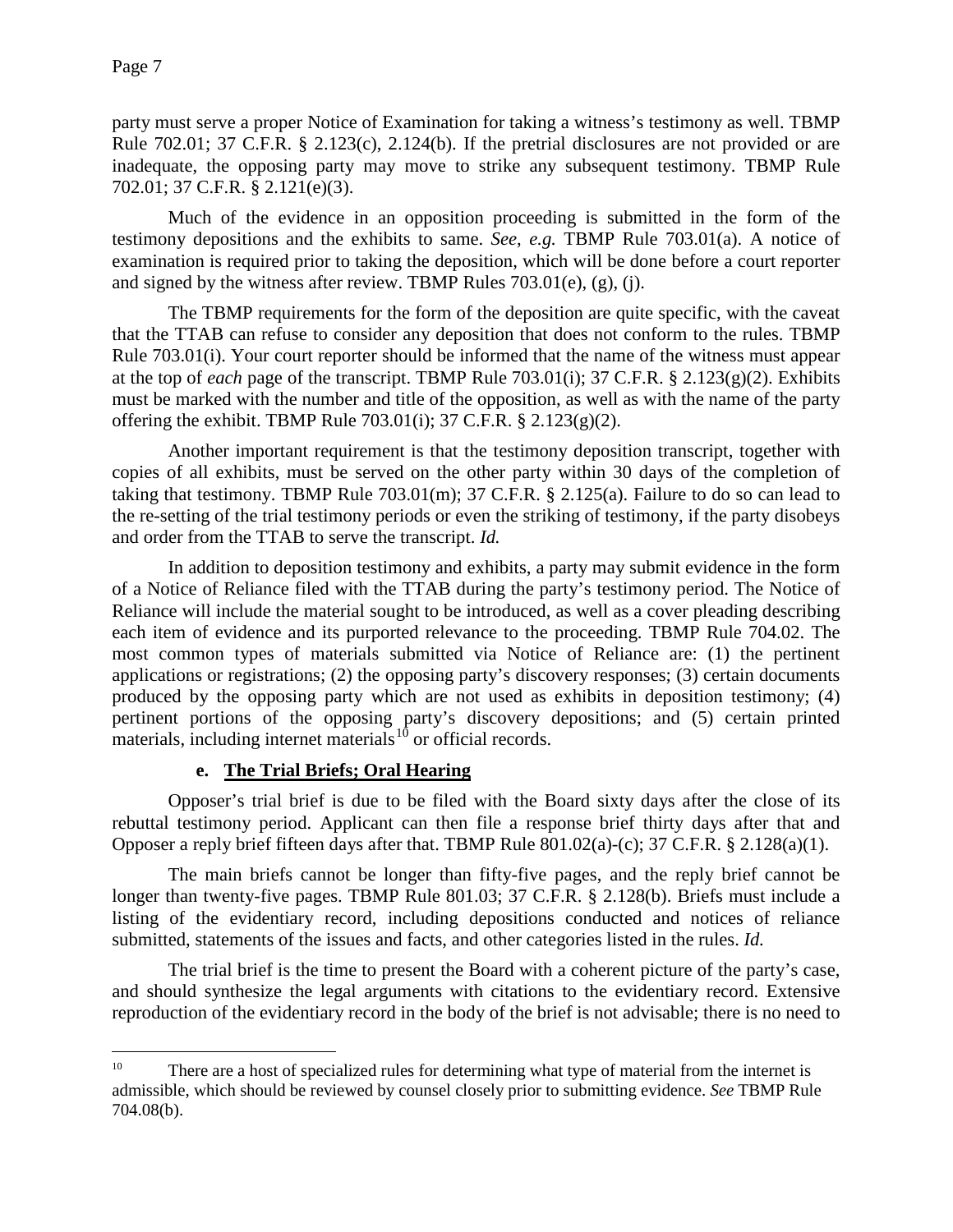consume space with materials already in the record. Note also that the only permissible exhibits to the briefs are those documents which were properly introduced into evidence during the testimony periods. *See* TBMP Rule 704.05(b).

During the briefing period, a party will also file objections to the evidence presented by the opposing party. The objections can be set forth in the party's trial brief or (more advisable for space-saving purposes) in a separate statement of objections. TBMP Rule 801.03; 37 C.F.R. § 2.128(b). Objections to testimony and exhibits are raised first during the deposition itself, of course, but if those objections are not also raised in writing during the briefing period, the Board will consider them *waived*. TBMP Rules 707.03(c), 707.04.

Either party may request an oral hearing on the opposition by filing a timely request for same no later than ten days after the final brief in the proceeding is filed. TBMP Rule 802; 37 C.F.R. § 2.129. The oral argument is heard in Alexandria, Virginia before the three-member panel that will decide the opposition. TBMP Rules 802.03; 802.04. Each party is allowed thirty minutes of time for oral argument.

## **3. Appeals from Opposition Rulings and Impact on Trademark Infringement Claims**

## **a. Appeals**

A party may appeal an adverse ruling in an opposition to the United States Court of Appeals for the Federal Circuit by filing a notice of appeal with the PTO, or the party may waive the right to such appeal and instead file a civil action in federal district court to "appeal" the decision, with either filing to occur not less than sixty days after the decision was rendered. TBMP Rule 901; 37 C.F.R. § 2.145; 15 U.S.C. § 1071(a)(2). The civil action may generally be brought in any federal district court with personal jurisdiction over the adverse party; in cases of multiple defendants residing in differing districts or foreign defendants, the action may be filed in the District Court of the Eastern District of Virginia. TBMP Rule 903.03; 15 U.S.C. § 1071(b).

An important note here is that the adverse party can require the appellant to move from the Court of Appeals to the filing of a new civil action with the district court by filing an election to have all further proceedings conducted in district court no more than twenty days after appellant files its notice of appeal with the PTO. TBMP Rule 901; 37 C.F.R. § 2.145(c); 15 U.S.C. § 1071(a)(1). The appellant has thirty days from the date of that election to the file the civil action. *Id.* The adverse party can also file a cross-appeal within fourteen days of the filing of the notice of appeal or within sixty days of the decision, whichever is later. TBMP Rule 901; 37 C.F.R. § 2.145(d).

An appeal of the decision to the Court of Appeals, like any other appeal, does not allow for the provision of new evidence, whereas a new civil action in the district court does allow for the parties to submit new evidence. TBMP Rule  $906.01$ ; 15 U.S.C. § 1071(a)(4).